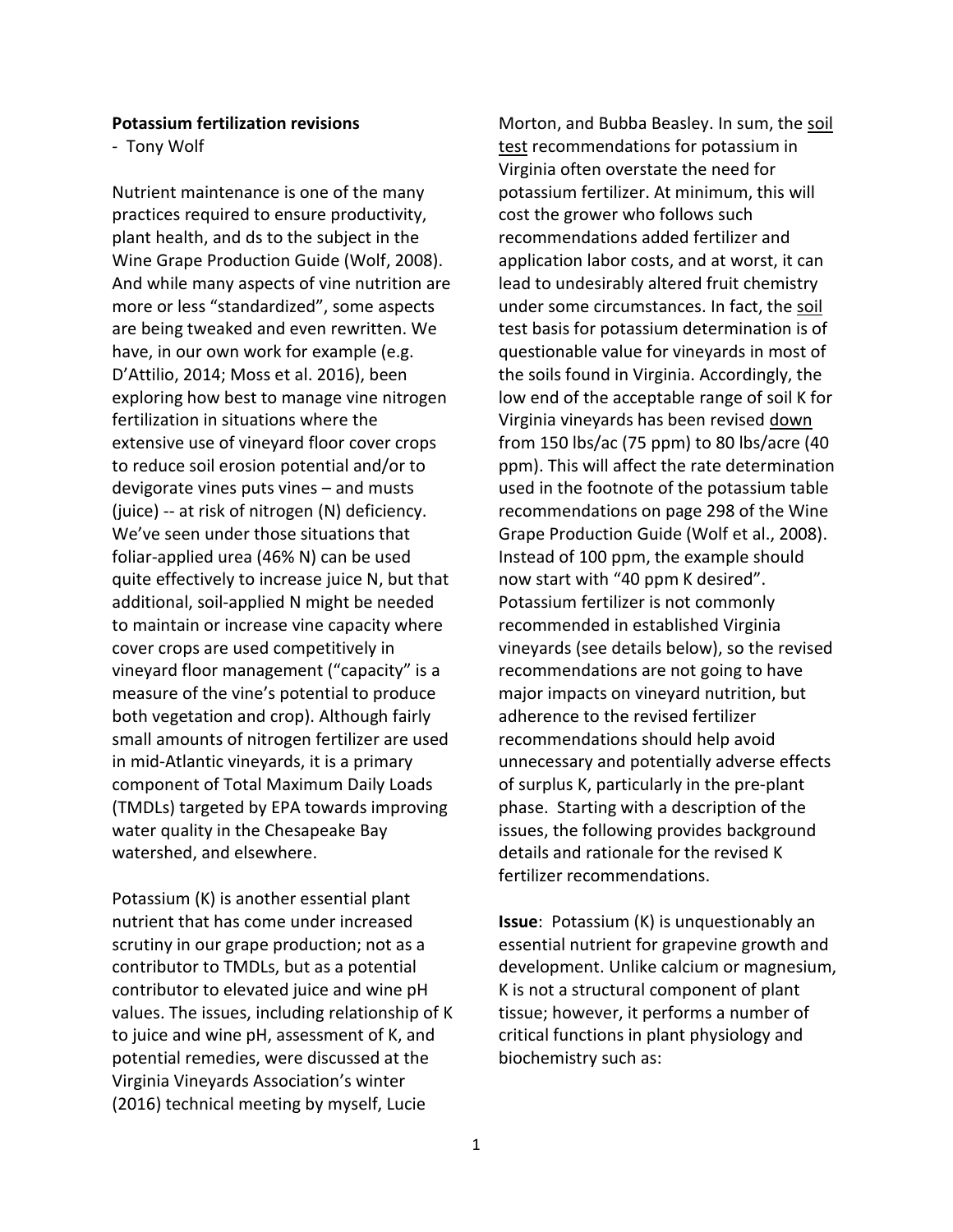- A co-transport cation in phloem loading and translocation of assimilates (i.e., sucrose)
- Maintenance of water status in its role as an osmotically active material
- Enzyme activation (> 60 separate enzymes)
- Photosynthetic processes including maintenance of cell membrane potential and the generation of ATP, an energy currency used in cellular processes.

For the purposes of this newsletter article, there's no point in going into details on the metabolic function of K. The practical aspects of recognizing and avoiding potassium deficiency are covered in some detail in the Wine Grape Production Guide. It is important to point out here that K *deficiencies* do occasionally occur in Virginia. Symptoms are usually manifest over an area of the vineyard (such as the thinner soil at the top of a hill), not just on individual vines, and the affected leaves acquire a scorched appearance, with leaf necrosis and reddening (on red varieties) developing centripetally – which means advancing towards the center of the leaf from the leaf margins. Potassium is critical to proper functioning of the guard cells that control the aperture of stomates, the pores that allow gas exchange of leaves to and from the surrounding atmosphere. Inadequate K+ supply affects stomatal regulation of water loss from leaves, but it also affects the performance of roots to absorb water. Both conditions lead to a severe desiccation of the leaves, which is visually apparent as a "scorch" of the tissue. Potassium deficiency in Virginia is most apt to occur with young vines and under drought conditions; potassium deficiencies with older vines on most Virginia soils are rare. Irrigating young

vines during droughts can alleviate K deficiency by increasing the availability of K in the soil solution and uptake of K by the relatively small root system of the young vines.

Potassium is absorbed by grapevine roots along with soil moisture. It exists in four principal forms in the soil: (1) mineral structures such as mica and feldspar; (2) as components of secondary minerals such as vermiculite; (3) exchangeable K on cation exchange sites; and (4) in soil solution. The latter 2 forms are readily available to the plant whereas the former two are less readily available but nevertheless do supply K when considered over longer periods of time.

Attendees of the VVA's 2016 winter technical meeting in January and the Eastern Winery Exposition in March heard Ernest (Bubba) Beasley, a geologist with HydroGeo Environmental, provide detail on how clay mineralogy affects the availability of K in the soil solution and, ultimately, availability to the plant. Not all clays are created equal; some, such as vermiculite and smectite have the capacity to bind considerable amounts of K between the crystalline layers of the clay, and that K can be released slowly over time (where "time" is measured in years, not minutes). Clay, along with sand and silt, determine the texture of soil, and many Virginia (vineyard) soils comprise a large component of clay in this textural classification (e.g., clay loam). But even the younger, sandy soils of the eastern coastal plain may contain potassium-bearing minerals that can supply adequate K to the plant.

Adding K fertilizer when it is not needed incurs a financial cost at minimum and may,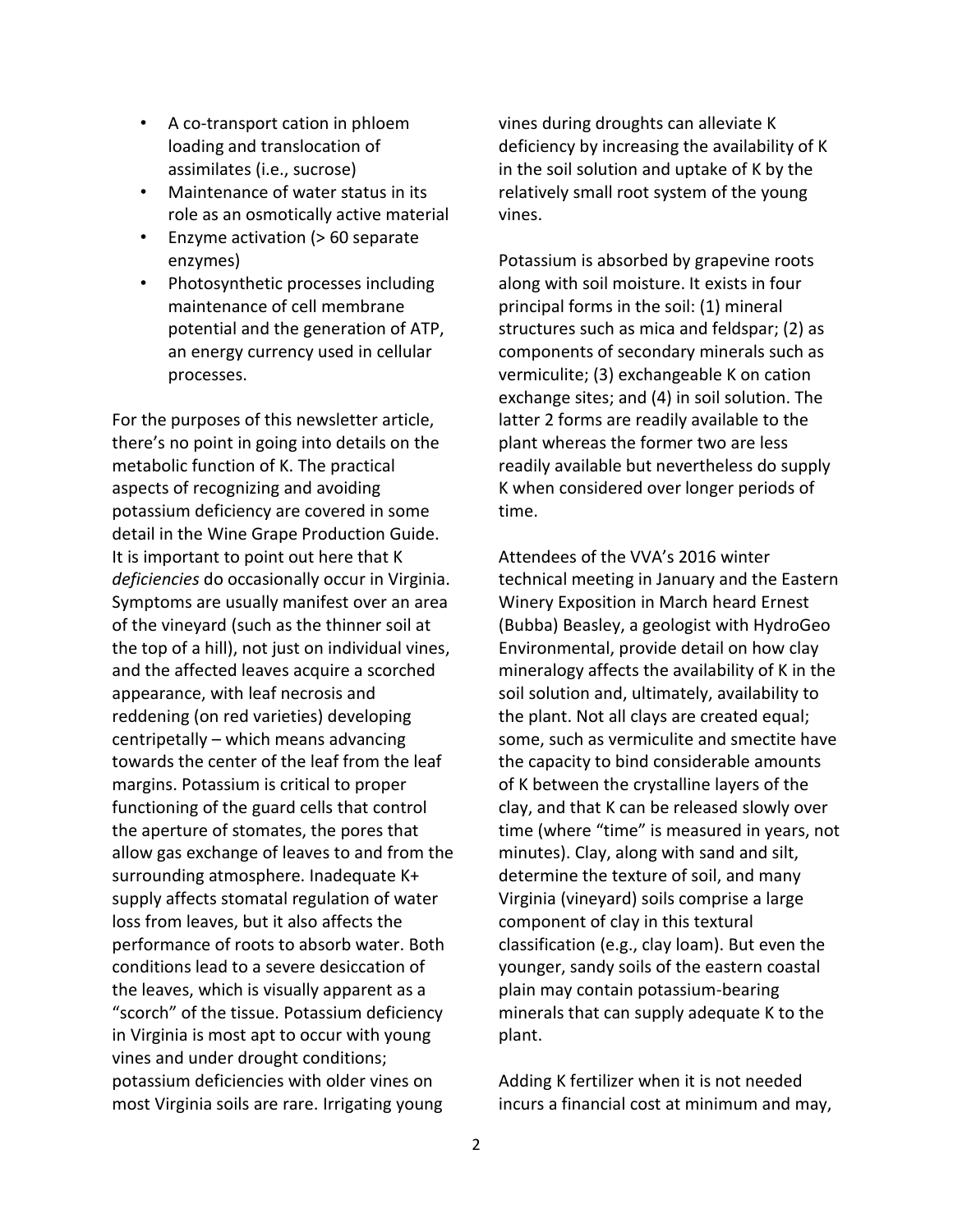under some conditions, lead to elevated K levels in grape berries. Elevated berry potassium is a contributing factor to elevated juice and wine pH (Fig. 1).



*Figure 1. A number of factors, including high potassium concentration, can contribute to elevated juice and wine pH.*

The role of juice K and juice (and ultimately wine) pH is complex and while there is a (positive) correlation between juice K and juice pH, potassium is not the only factor that affects pH, as illustrated by Figure 1. Aside from soil K levels, factors that increase the size of the root system (increased K absorption) and canopy (increased transpirational pull), or the evaporative potential of the atmosphere (e.g., high temperatures) will increase K uptake by the plant. Potassium is highly mobile within the plant and berries are a strong sink for K, especially post-véraison. We also know that shading, and consequent premature senescence of leaves, results in a mobilization of K out of these tissues. Between véraison and harvest, the berries are a very strong sink for this K.

The relationship between wine K concentration and wine pH is illustrated by the data collected in the 1980s by Dr. Bruce Zoecklein (Fig. 2). The data loosely show the positive trend or correlation between measured wine pH and wine K concentration for commercial, bottled, Virginia Cabernet Sauvignons. While juice (and less optimally, wine) pH can be adjusted somewhat, most winemakers would prefer to harvest fruit before the pH exceeds about 3.7 to 3.8. Although the correlation between juice K and juice pH is far from perfect, there is some interest and applied effort to limit the uptake of K with the belief that this will concomitantly limit the rise in juice (and ultimately wine) pH. We'll explore those efforts shortly. Just a bit more on K concentration and juice pH. The often positive correlation between juice (and wine) pH and potassium concentration has been reported by a number of researchers (Boulton, 1980; Schmidt et al. 2011; Walker and Blackmore, 2012, to cite just 3).



*Figure 2. Data from Zoecklein "pH imbalance in Cabernet Sauvignon"; ASEV/ES meeting held in Virginia, March 1987; Data are from 33 Cab Sauvignon wines from Virginia.*

Again, it's important to emphasize that this relationship is not perfect; Boulton (1980) for example found examples of wines with low (<3.25) pH yet which had high K concentration. Potassium can exchange for protons (H<sup>+</sup>) of tartaric acid in the vacuoles of berry mesocarp cells resulting in formation of potassium bitartrate. Although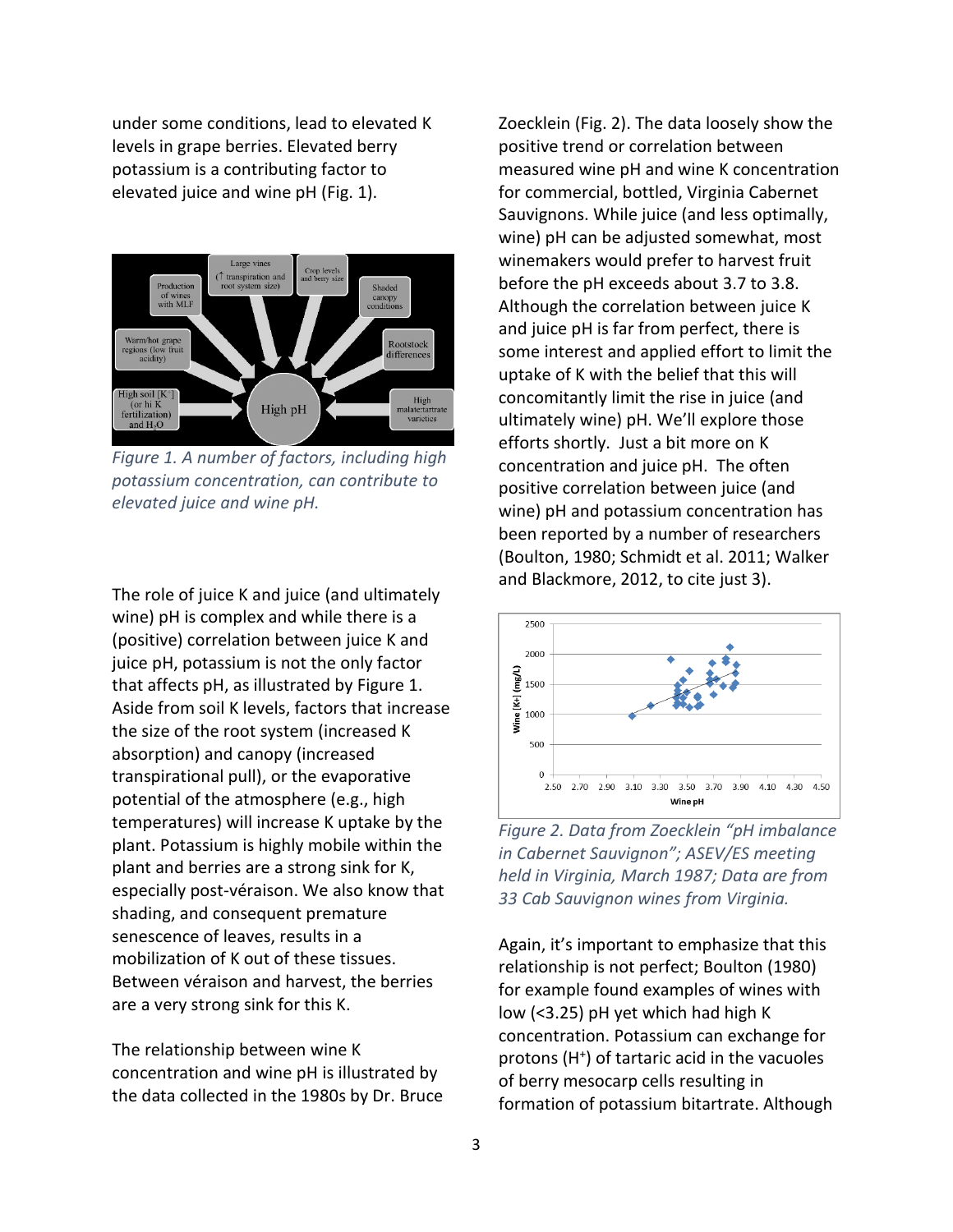the liberated protons would be expected to reduce the pH of the vacuole, they are pumped out of the vacuole in exchange for additional K<sup>+</sup> . Thus, while K does not have a direct bearing on the measurement of pH, its role in the formation of potassium bitartrate from tartaric acid can raise juice and wine pH. Adding additional tartaric acid to juice to reduce the pH can help in some situations, but it can also lead to a greater malic: tartaric acid ratio, and can result in perceptible tartness in the finished wine.

## *Determining the need for potassium fertilizer (the "potassium paradox"):*

As with most other essential nutrients, we practice and recommend a tripartite approach to assessing potassium status in the established vineyard: soil analysis, plant tissue analysis, and visual assessment of foliage for symptoms of deficiency. Soil analysis is done pre-plant, and then every 2 to 3 years thereafter. Plant tissue analysis should be done at least every other year to monitor vine nutrition, or as needed to diagnose potential nutrient deficiency symptoms. Visual assessment is ongoing. All three tests/observations are based on benchmarks. Soil testing, however, has limitations in accurately predicting the need for additional potassium fertilizer, and current recommendations for K fertilizer are likely excessive in most cases, particularly with established vineyards. This is worth explaining in a bit more detail. Once submitted to diagnostic labs, soil samples are subjected to extraction procedures that have been developed and standardized to release essential elements into a liquid testing solution. Two commonly used extraction protocols are Mehlich 1 and Mehlich 3. Results differ between the two extraction methods, but one can convert

results from one to the other with conversion formulae (see below). Following extraction, the solution is then analyzed on equipment that can accurately determine the concentration of phosphorus, potassium, magnesium and other essential elements. There are certain limitations with any soil testing protocol and one fundamental limitation rests with soil sampling. Grape roots are incredibly "patchy" or disperse in their exploitation of soil. If we couple that fact with the inherent variability that we often find in vineyard soils, particularly those of the piedmont and mountain regions, it's not surprising that soil testing provides, at best, a rough estimate of the vineyard availability of potassium and other nutrients that individual vines might have access to. But it gets worse. Soil extraction methods are generally done over minutes (e.g., 5 minutes), whereas grapevines and other plants have days, months and years to perform their own extraction. While "years" might seem excessive, think of the growth and expansion/penetration of a grapevine root system over the course of its life in the vineyard. It is not surprising, therefore, that soil test K results often correlate poorly, or not at all, with corresponding plant tissue (leaf petioles) results. We've seen this poor correlation over the years with comparative soil and plant tissue (petiole) analyses coming from the same vineyard blocks, and it was also observed in the work of Beasley et al. (2015).

The discrepancy is particularly exacerbated when the soil sampling is limited to the top 12 inches of soil and compared to tissue samples from vines that have been grown for 10 or more years (deeply rooted) on the site.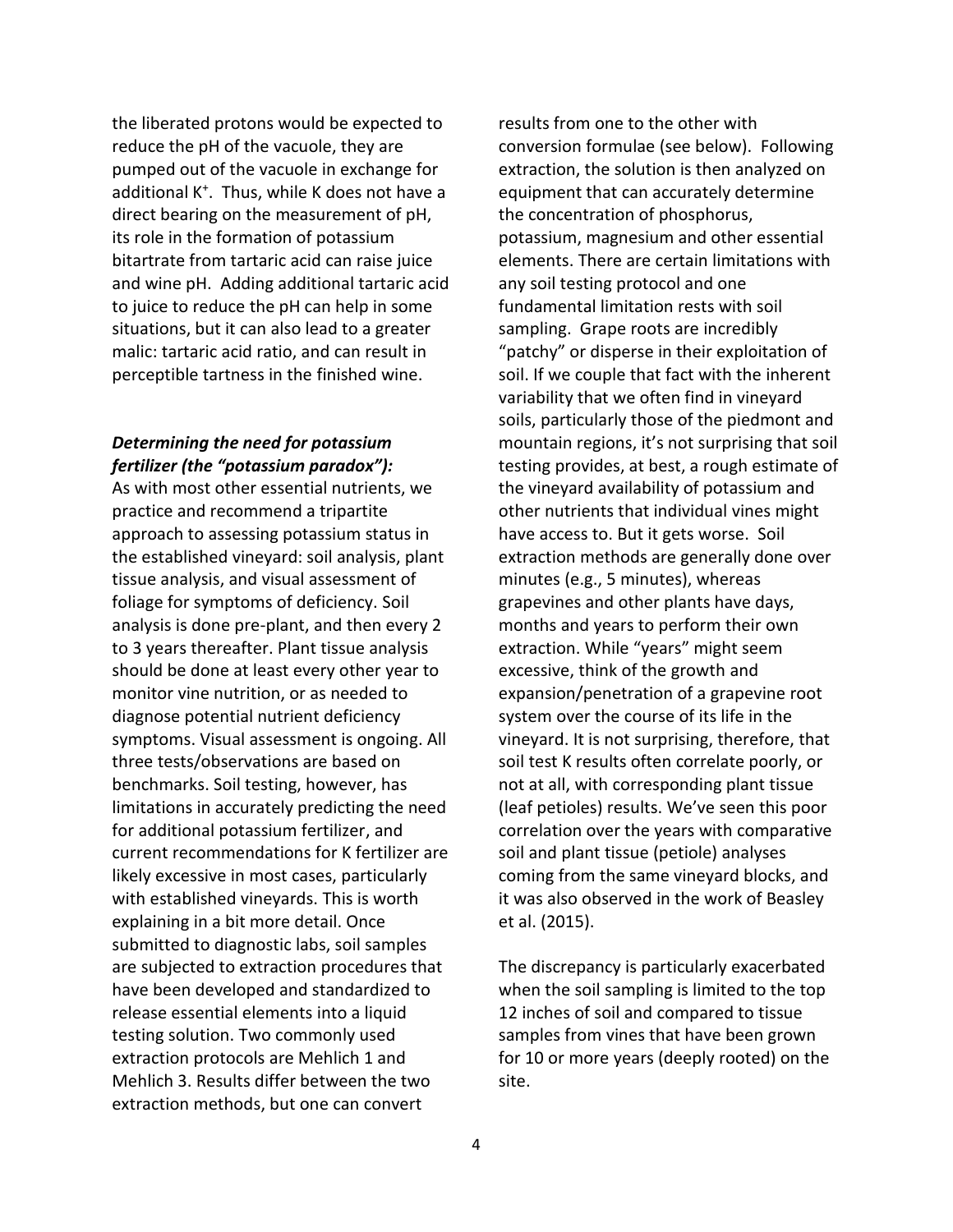The disconnect between soil K test values and plant response – in fact, the *lack* of response – to added K fertilizer contributed to what Khan et al. (2014) termed the "potassium paradox". Briefly, Khan and colleagues evaluated the response of agronomic crops (such as field corn) to added K in situations where soil testing had led to K fertilizer recommendations. In all but a few cases, there was no response to the added K, and yet recommendations continued to be made for K fertilizer. Moreover, when they evaluated the longterm availability of potassium from corn plots that had not received K fertilizer in 50 years, the amount of soil exchangeable potassium had actually increased by as much as 165 kg/ha K, despite the loss of 900 – 1700 kg/ha K in harvested crop. The underlying soils in that case were principally montmorillonite and illite clays, which are known to release K over time. The contribution of "non-exchangeable" and mineral K for plant uptake is not unique to clays. Sand- and silt-size particles of muscovite and biotite can also be a major source of K. Those primary minerals, as well as K feldspars, are thought to account for the K-supplying power of sandy soils of the Atlantic Coastal Plain.

Virginia Tech's AREC research vineyard serves as an interesting case study of soil K dynamics over time. The vineyard was established in 2006 on a Poplimento-Hagerstown "sandy loam". Soil test results for K are shown in Table 1. The pre-plant soil tests were taken at two separate depths, 0-8 inches, and 9-16 inches. Both sample sets showed adequate K, and no K fertilizer was applied then, or since. Based on our cropping history, the crop removal of K between 2008-2015 has totaled an estimated 214 lbs K per acre or about 20-30

lbs K/acre/year (we crop the vines at about  $1.5 - 1.7$  pounds of crop per foot of row). Despite the K export from the vineyard via crop, the soil tests have revealed a steady availability of K from the soil.

| vineyara. See text for aetails. |             |             |  |  |  |
|---------------------------------|-------------|-------------|--|--|--|
|                                 | Soil        | K soil test |  |  |  |
|                                 | sampling    | results     |  |  |  |
|                                 | depth (in.) | (lbs/acre)  |  |  |  |
| 2006                            | $0 - 8$     | 234         |  |  |  |
| 2006                            | $9 - 16$    | 159         |  |  |  |
| 2011                            | $0 - 12$    | 158         |  |  |  |
| 2012                            | $0 - 12$    | 172         |  |  |  |
| 2015                            | $0 - 12$    | 246         |  |  |  |

*Table 1. Soil potassium (K) levels over a 10 year period from the AREC research vineyard. See text for details.*

In sum, there is compelling evidence to suggest that soil testing based on exchangeable K has very limited utility for determining the K availability to grapevines under most soil conditions found in Virginia. Does this mean that soil testing should be abandoned all together? Absolutely not. Soil testing, if done with appropriate sampling procedures, still gives important and useful information on soil pH, organic matter (with some labs), cation exchange capacity, as well as quantitative data on most of the plantessential nutrients. Even with its limitations, soil testing can signal a *potential* problem with K availability in the pre-plant phase of the vineyard. Obviously, we don't have the benefit of tissue sampling or visual observations at this point in the vineyard's life, and soil testing is the only source of data we have.

Let's look at the current recommendations: The Wine Grape Production Guide (WGPG) (Wolf et al., 2008) currently recommends 75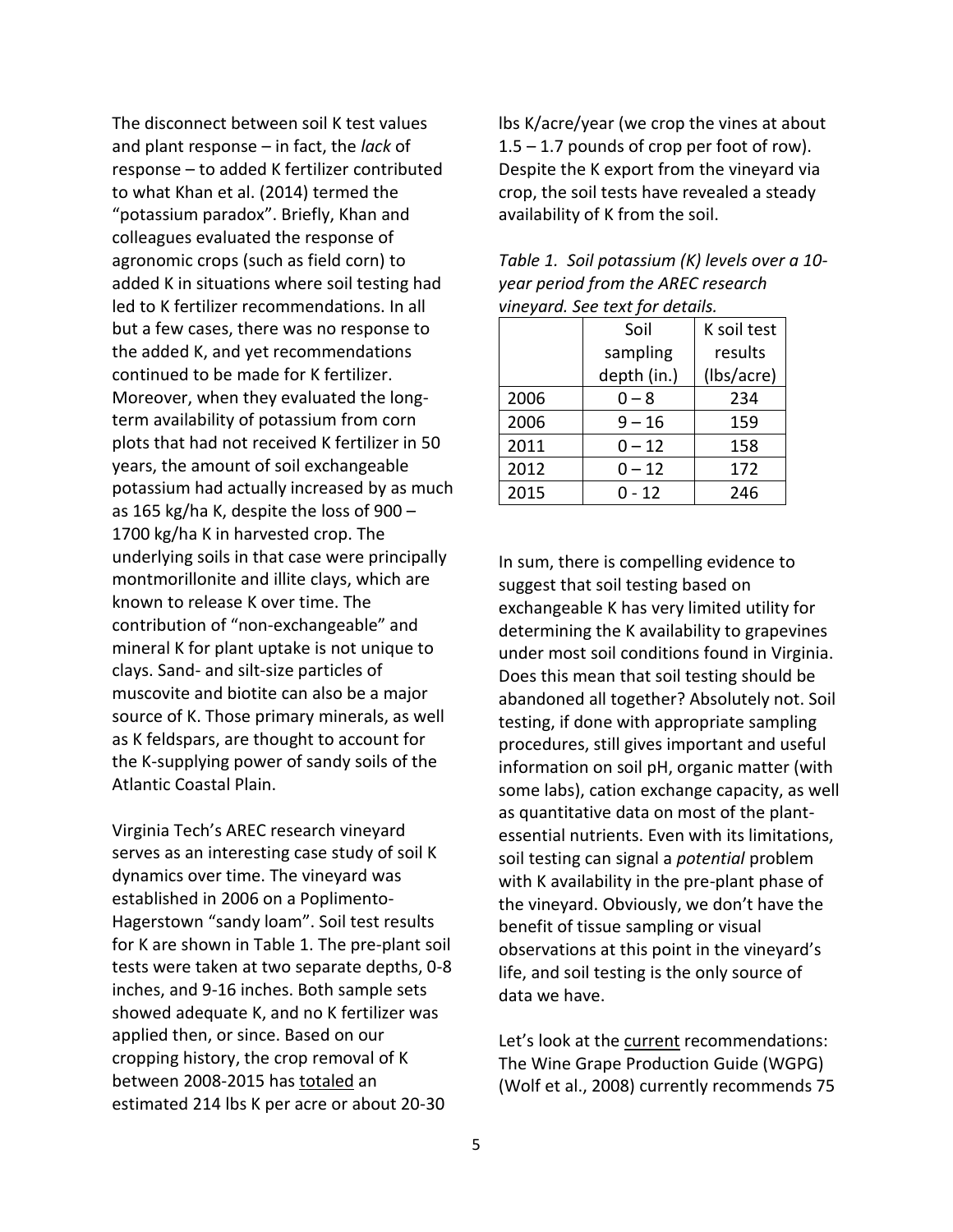ppm (150 lbs/ac) as the lower limit of optimal soil K. In other words, K fertilizer would be recommended, proportionally, at soil test levels of 75 ppm or below. The current Virginia Tech soil testing lab recommendations for K associates a soil test range of 51 to 75 ppm (101 - 150 lbs/ac) as a "medium" exchangeable K test result. Soil test values < 28 ppm (56 lbs/ac) would be considered "critically" low. But even so, the Virginia Tech soil testing lab provides the following footnote for K: In loamy sands and deep sandy loams, K tends to move downward and accumulate in the subsoil. For these soils, an L or L- test of the plow layer does not necessarily indicate a problem since plant roots can reach the subsoil K.

A potentially confusing point here is that the WGPG appendices are based on a Mehlich-3 extraction process, similar to that used by Penn State and by Waypoint Analytical (formerly A&L Eastern Labs, [http://waypointanalytical.com/Contact\)](http://waypointanalytical.com/Contact). The Virginia Tech soil testing lab uses the Mehlich-1 extraction process. Results of the 2 extractions can be compared if the Mehlich-1 (VT) results are divided by 0.71 to approximate Mehlich-3 (e.g., Waypoint Analytical) results. Thus, 28 ppm (Mehlich-1) becomes 39 ppm – round to 40 ppm (Mehlich-3), which is substantially lower than the 75 ppm fertilizer application threshold currently used in the WGPG. Confused? The following sentence encapsulates my proposed change to the soil test recommendations for K:

Potassium fertilizer is not recommended pre-plant or to existing Virginia vineyards if the soil test results are at or above 40 ppm (80 lbs/acre) actual K as determined by Mehlich-3 test procedures, or 28

ppm (56 lbs/acre) actual K as determined by Mehlich-1 test procedures. However, young vines should be visually monitored and irrigated under drought conditions to avoid potential K deficiency on soils that are inherently low in exchangeable K.

**Plant tissue analysis**: So we've considered soil testing, and its shortcomings. What about plant tissue analysis? This has always been the gold standard in the sense that it reveals what the concentration of nutrient element is in the tissue. Generally, grape leaf petioles have shown a greater correspondence to applied potassium than have leaf blades. This, coupled with the logistical (less total tissue collected) ease of petiole testing has led to the adoption of petioles as the tissue of choice. Either bloom-collected or veraison-collected samples will work, although work done by Shaulis and his colleagues in New York State nearly 60 years ago illustrated that samples collected late-summer (70 to 100 days after bloom) were somewhat superior to those collected at bloom. But this is a minor point when the preponderance of our tissue sampling experience for K is considered here in Virginia. Remember: there are places in the midwest and eastern US where K deficiency routinely occurs due to high Mg (dolomitic limestone-derived soils) and/or high (> 6.9) soil pH and associated high Ca base saturation. Neither of these are common occurrences in Virginia. In fact, the vast majority of tissue analysis results that I've seen over the years for VA-grown grapes tend to reflect luxury uptake of K. This is illustrated by the data of Figure 3 which are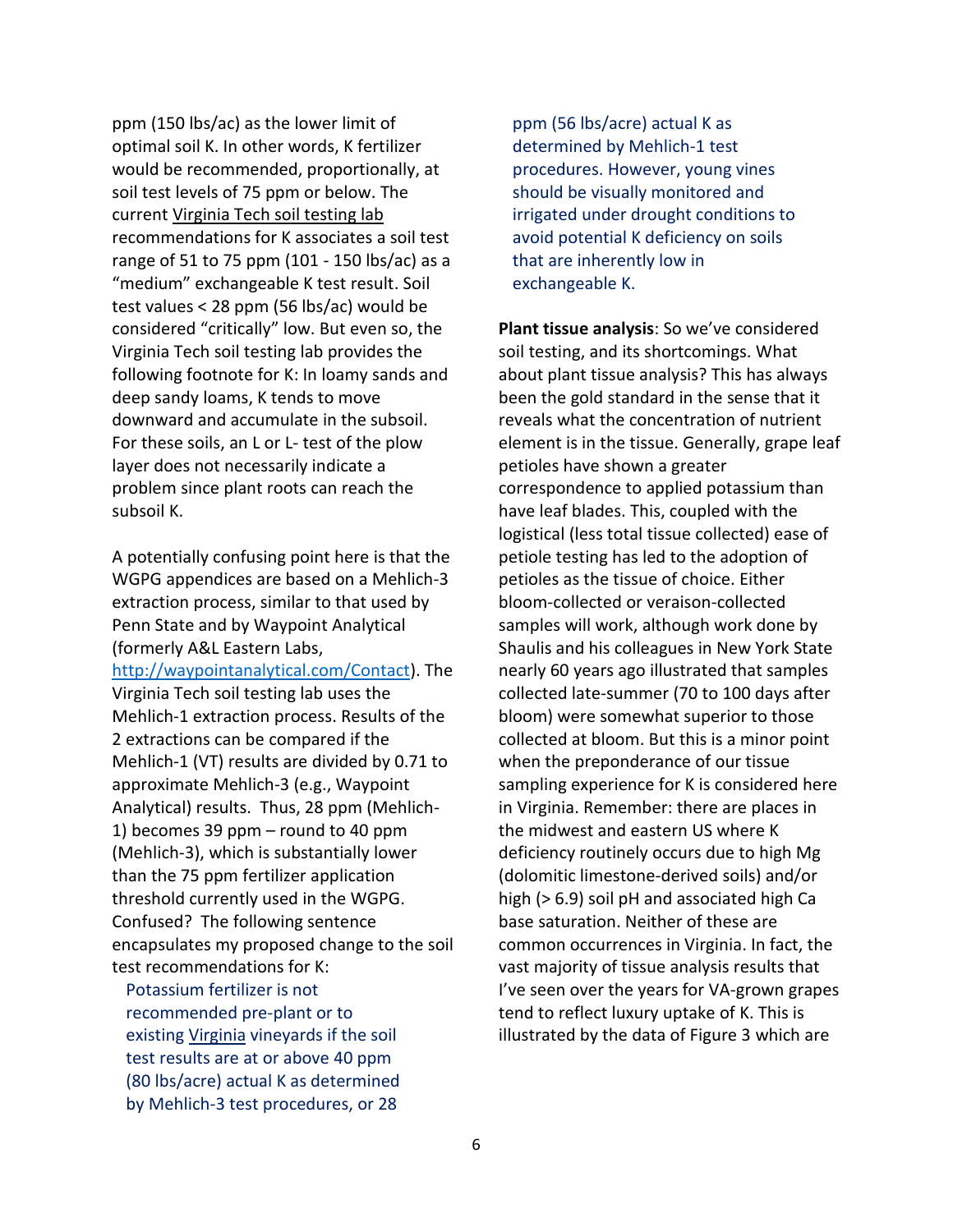

*Figure 3. Leaf petiole K concentration of 110 random, commercial samples collected at bloom between 2003 and 2015. The line at 1.5% is the lower limit of tissue K concentration associated with acceptable K concentration in Virginia.*

bloom-time petiole K levels for 110 plant tissue tests which I randomly pulled from files of 2003 – 2015. The samples are ranked from lowest to highest K concentration. The horizontal line at 1.5% would be a provisional action threshold for possible K fertilizer application on the basis of bloomsample leaf petioles. These are "representative" samples, and the vast majority exceed 1.5% K. The 3 samples that fall below 1.5% were young (2-year-old vines) vines. The situation with véraisonsampled vines is no different, most are well above the 1.2% threshold used for K at véraison.

Table 2 provides a comparison of plant tissue analysis standards for K as used by three references: the WGPG, California, and Australia. The tissue standards are comparable, with "adequacy" of K as measured at bloom, starting at 1.50% of petiole dry weight. Late-summer (véraison) samples are a little lower. "Excessive" K values are subject to interpretation, but values above 2.50% would be decidedly

surplus at bloom. Again, the vast majority of the samples that we see come through our office are in this "excessive" range (Figure 3).

**So, what do we do?** Aside from avoiding added K when K is not needed, there is interest in exploring measures that might be used to suppress K uptake. In our own research at Winchester, we have seen two inputs that have had measurable impacts on juice pH at harvest with Cabernet Sauvignon: use of 420-A rootstock and the use of root restriction by planting into root bags (Fig. 4).



*Figure 4. Average juice pH at harvest, 2012- 2014, Cabernet Sauvignon, AHS AREC.*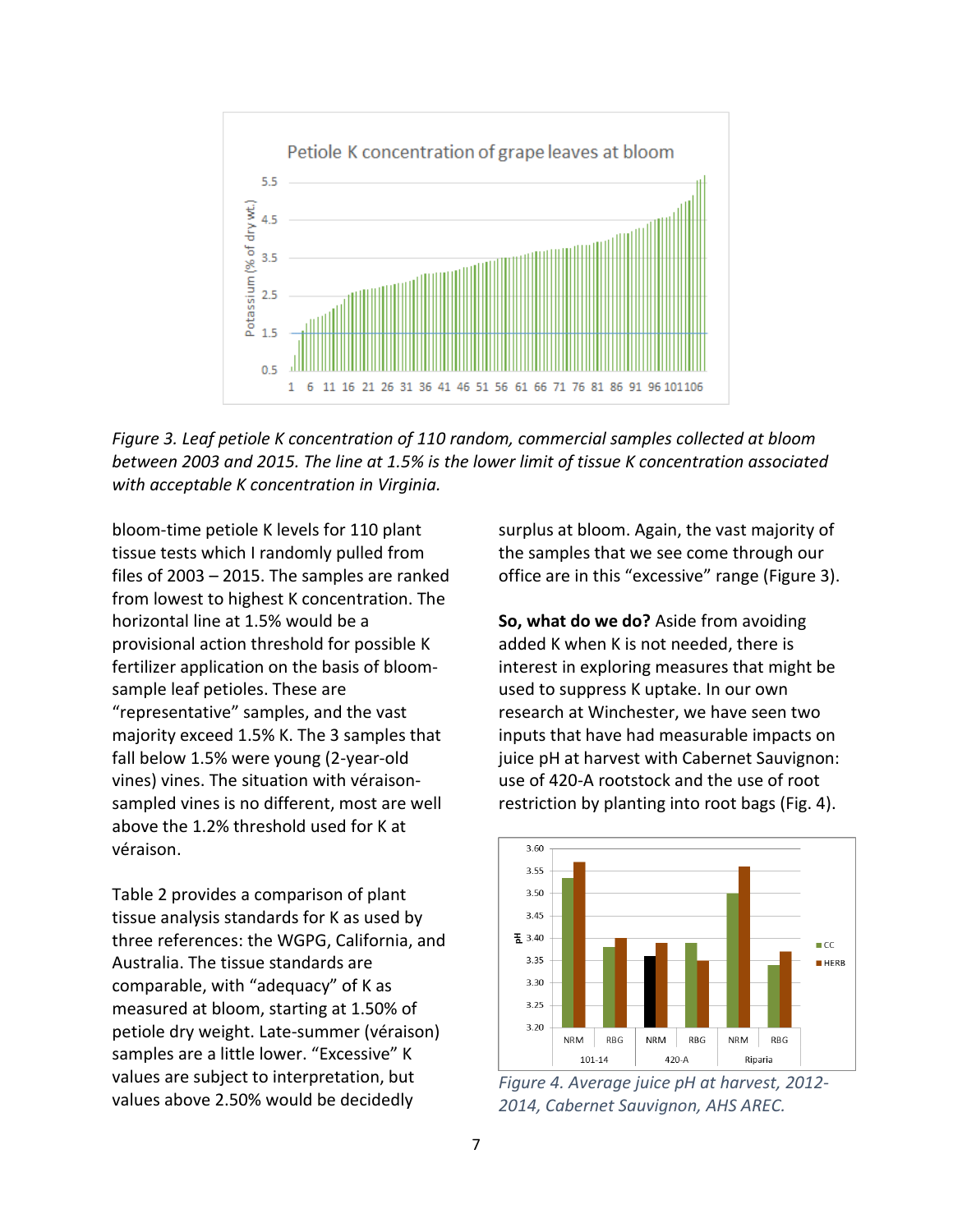Table 2. Standards for Potassium concentration in grape leaf petioles collected at bloom and at véraison and used in the Wine Grape Production Guide, California and Australia.

|                                    | <b>Deficient</b> | <b>Marginal</b> | <b>Adequate</b> | <b>Excessive</b> |
|------------------------------------|------------------|-----------------|-----------------|------------------|
| <b>Wine Grape Production Guide</b> |                  |                 |                 |                  |
| Petioles/bloom                     | < 1.00           | $1.00 - 1.50$   | $1.50 - 2.50$   | > 2.50           |
| Petioles/véraison                  | < 0.80           | < 1.20          | $1.20 - 2.00$   | > 2.00           |
| <b>SJV, California</b>             |                  |                 |                 |                  |
| Petioles/bloom                     | < 1.00           | $1.00 - 1.50$   | $\geq 1.50$     |                  |
| Petioles/véraison                  | < 0.50           |                 | $\geq 0.80$     |                  |
| <b>Australia</b>                   |                  |                 |                 |                  |
| Petioles/bloom                     | < 1.00           | $1.00 - 1.50$   | $\geq 1.50$     | $1.80 - 3.00$    |
| Petioles/véraison                  | < 0.60           | 1.00            | $\geq 1.20$     |                  |

Rootstock 420-A is a *V. berlandieri x. V. riparia* stock and our results with Cabernet Sauvignon on this rootstock are consistent with other reports (e.g., Wolpert et al., 2005) showing a reduced uptake of K with rootstocks with *berlandieri* parentage (Figure 5); however, rootstock 420-A has some limitations, one of which has been its virus status, but it (or other *V. berlandieri* hybrids) might be more attractive as they achieve Protocol 2010 standards of the Foundation Plant Services. The reduced uptake of K with use of root bags is consistent with the concept that a smaller root system and a smaller canopy of leaf area would reduce the uptake of potassium. This is illustrated by our data of Table 1 which was collected from Cabernet Sauvignon grapevines at the Winchester Agricultural Research and Extension Center in 2015. Vines had been planted in rootbags (RBG) or not (NRM, not root manipulated)

and on three different rootstocks. Note the reduced uptake of K with 420-A rootstock. Although root restriction has produced some very positive results (Hill et al., 2016), I'm only mentioning it here to reinforce the point made earlier with young vines – small root systems often have reduced K uptake; older, larger, more extensively rooted grapevines are typically going to have greater K uptake.

The track record of changing K uptake and thereby effecting changes in berry and wine pH through a direct, soil chemistry approach has had mixed results. Heavy, soil applications of gypsum (calcium sulfate), dolomitic lime (contains a variable, but greater level of Mg than that found in calcitic limestone), or magnesium sulfate (Epsom salt) can under some conditions, reduce K uptake, and the effects are increased when the applied materials are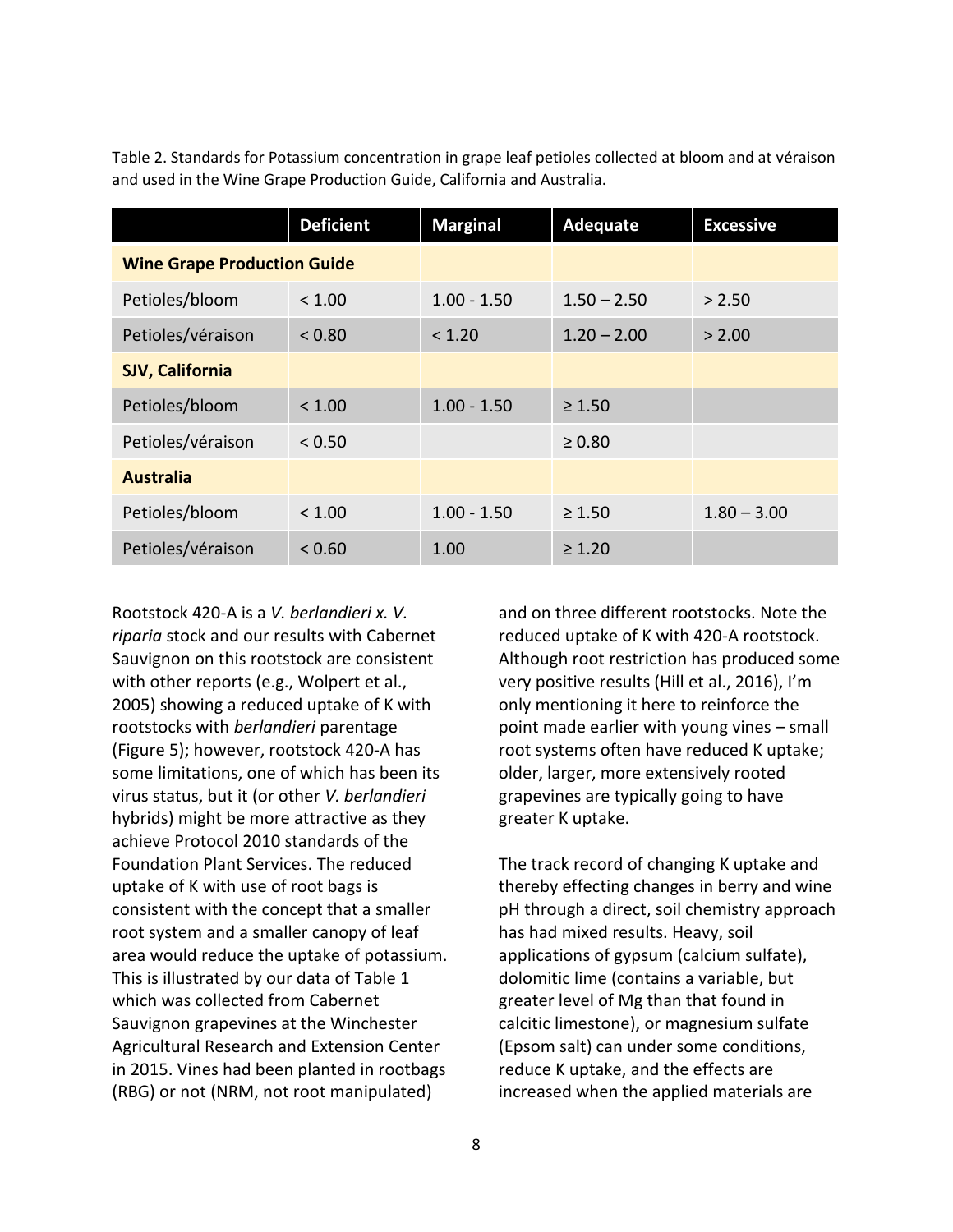incorporated into the soil. But changing K uptake patterns do not necessarily translate into reduced berry K or reduced berry pH.

Small scale trials may be warranted for those wishing to try this approach.



*Figure 5. From Wolpert et al. 2005. Lower petiole potassium concentration at bloom in rootstocks with Vitis berlandieri genetic backgrounds. Am. J. Enol. Vitic. 56:163-169. Data are means of 3 sequential years.*

Canopy management to effectively limit leaf shading and premature leaf senescence is helpful. This slows the remobilization of K out of leaves and into berries. For example, either lateral shoot removal or partial defoliation of the fruitzone of Tannat vines in Uruguay (similar growing season climate to central Virginia) reduced both must and wine pH (by about 0.14 pH units), reduced must concentration of K, and increased must tartaric acid concentrations (Coniberti et al., 2012). Selecting vineyard sites that promote a relatively small vine/root system would also be expected to help reduce K uptake.

A more in-depth discussion of the relationship between K and berry pH, as well as the role of mineralogy on soil K availability can be found in our web-based resources, here: [http://www.arec.vaes.vt.edu/alson-h](http://www.arec.vaes.vt.edu/alson-h-smith/grapes/viticulture/extension/index.html)[smith/grapes/viticulture/extension/index.html](http://www.arec.vaes.vt.edu/alson-h-smith/grapes/viticulture/extension/index.html)

*Table 1. 2015 véraison leaf petiole K concentration (% of dry wt.) and juice [K concentration at harvest with Cabernet Sauvignon planted in rootbags (RBG) or not (NRM). Data also include leaf petiole K concentration as affected by three different rootstocks (juice [K] was not measured for all three rootstocks).*

| <b>Treatment</b> | Leaf petiole K<br>at véraison<br>$(\%)$ | Juice [K] at<br>harvest |
|------------------|-----------------------------------------|-------------------------|
| <b>NRM</b>       | 5.71                                    | 930                     |
| <b>RBG</b>       | 3.94                                    | 701                     |
|                  |                                         |                         |
| 420-A            | 3.21                                    | Not                     |
|                  |                                         | measured                |
| 101-14           | 5.10                                    | $\mathbf{u}$            |
| Riparia          | 4.93                                    | $\mathbf{u}$            |